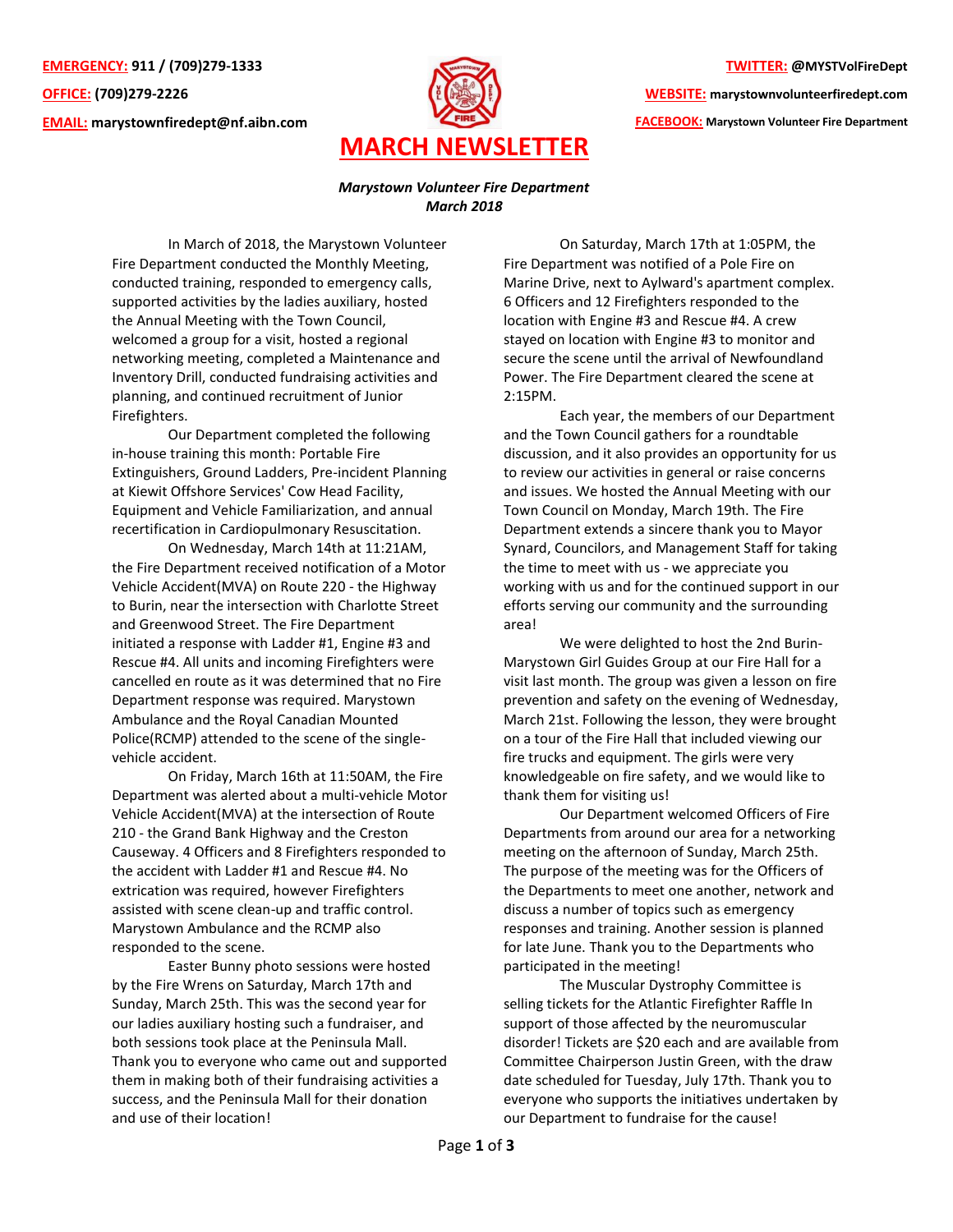A limited number of tickets remain for our Annual "Grand in EACH Hand" ticket sale in support of the Burin Peninsula Cancer Relay for Life. Tickets can be purchased by contacting any Firefighter at a cost of \$10 each. Someone will be the lucky winner on Sunday, June 17th, 2018, with the announcement to be made on Facebook! The Annual Burin Peninsula Cancer Relay for Life is Saturday, June 23rd at the Marystown Track and Field Complex. We appreciate your support with this annual fundraiser!

Our 12th Annual Demolition Derby is on Sunday, August 5th! In preparation for the Derby, we are looking for cars you no longer use and would like to donate. We are also looking for drivers for the Derby(Driver's license required). If you have a car to donate or you're interested in driving a car, please contact the Fire Hall at (709)279-2226 or Colin Farewell at (709)277-5428!

We are continuing with recruitment and planning for the 2018 Junior Firefighter Program, scheduled to start in September. Are you, or do you know, someone who is interested in firefighting? The program is open to local high school students who will be attending Grade 11 or 12, and it is an opportunity to experience what we do(except responding to emergency calls). The Junior Firefighters have a designated drill night each week for the duration, and assists the Department with other events and support as requested. Applications are available at the Fire Hall or on our website under the Applications and Forms page. Completed applications can be dropped off to the Town Hall(addressed to the Fire Department) or emailed to justinbolt11@hotmail.com. A recruitment session is scheduled for Marystown Central High School on Friday, April 27th during the recess and lunch times. We will be setup in the hallway of the school, so stop by and have a chat with us about the opportunity. Keep following our Facebook, Twitter and Website for updates related to the program!

Take a look back at the history of the Marystown Volunteer Fire Department by visiting our History/Gerard J. Kelly Memorial Firefighters Heritage Museum page on our website, [http://www.marystownvolunteerfiredept.com/histo](http://www.marystownvolunteerfiredept.com/history) [ry,](http://www.marystownvolunteerfiredept.com/history) or stop by & visit the Museum sometime!

## **UPCOMING EVENTS:**

**\* April 2018** - Participation in the Town of Marystown's Annual Volunteer Appreciation Event.

**\* Friday, April 27th, 2018** - Junior Firefighter Recruitment for Grade 11 and 12 students at Marystown Central High School during recess and lunch times. If you are going to grade 11 or 12 in September & interested in our program, stop by for a chat! **\* Friday, April 27th to Sunday, April 29th and Saturday, May 5th to Sunday, May 6th, 2018** - Training Opportunity: The Marystown Fire Department will be hosting NFPA 1001 - Firefighter Level l -

Module l(Theory) training. The training will be split over two(2) weekends. It will start Friday, April 27th at 6PM, & continue Saturday, April 28th to Sunday, April 29th. Training will resume Saturday, May 5th until Sunday, May 6th. The training will start at 8:30AM each Saturday & Sunday at the Marystown Fire Hall. Firefighters interested in this training must fax their application to Fire & Emergency Services - (709)729-2524, & must have the Essentials of Firefighting - 6th Edition. For further information, please contact Jordan Hannam - (709)277-6111.



**Picture 1. Portable Fire Extinguisher Training**



**Picture 2. The Fire Wrens Easter Pictures**



**Picture 3. Pole Fire on Marine Drive**



**Picture 4. Annual Meeting with the Town Council**